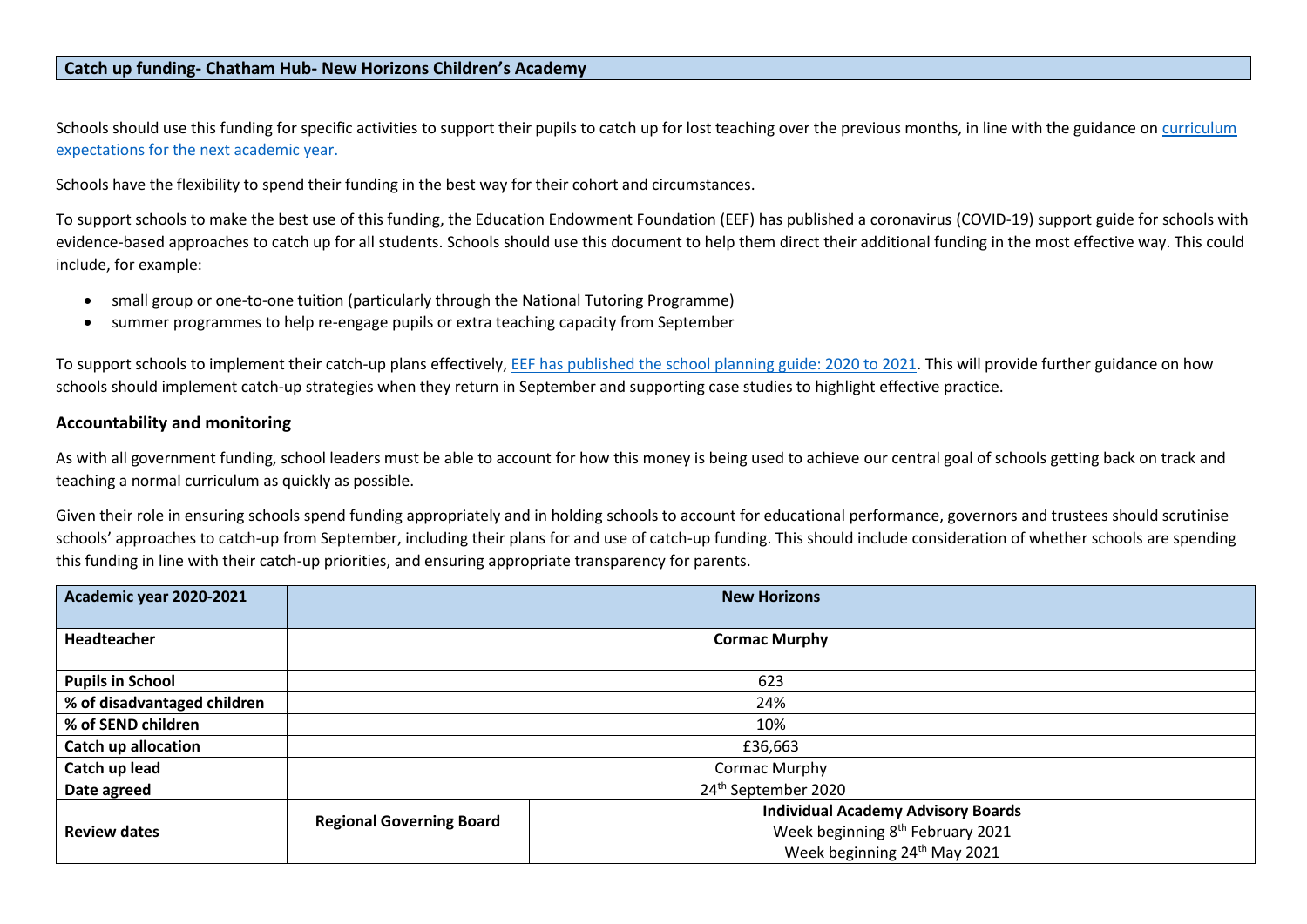## **Strategy aims for catch up-School based**

## **New Horizons Children's Academy**

| <b>Education Endowment Fund suggestions</b> |                                      | <b>NHCA identified priorities</b>                                                                                              |
|---------------------------------------------|--------------------------------------|--------------------------------------------------------------------------------------------------------------------------------|
| <b>Supporting great teaching</b>            |                                      | Additional resources identified to support curriculum areas- focus on PSHE and Science. There are now significant gaps in      |
|                                             |                                      | knowledge - whole units of work have not been taught meaning that children are less able to access pre-requisite               |
|                                             |                                      | knowledge when learning something new and they are less likely to make connections between concepts and themes                 |
|                                             |                                      | throughout the curriculum. Children have also missed out on the curriculum experiences e.g. trips, visitors and powerful       |
|                                             |                                      | curriculum moments.                                                                                                            |
| 2.                                          | <b>Transition support</b>            | Supporting Year 6 pupils to transition to secondary school.                                                                    |
| З.                                          | <b>Pupil assessment and feedback</b> | To implement a reflective journal for children to be used to develop self-awareness as a learner                               |
| 4.                                          | One to one and small group tuition   | Allocate 1:3 online tuition to pupils in Year 6 identified as in need of additional English or Maths support. Children haven't |
|                                             |                                      | necessarily missed 'units' of learning in English the same way as Maths, however they have lost essential practising of        |
|                                             |                                      | writing skills. GAPs specific knowledge has suffered, leading to lack of fluency in writing. Those who have maintained         |
|                                             |                                      | writing throughout lockdown are less affected, however those who evidently didn't write much have had to work                  |
|                                             |                                      | additionally hard on writing stamina and improving their motivation due to the lack of fluency in their ability to write.      |
|                                             |                                      |                                                                                                                                |
|                                             | 5. Intervention programmes           | To provide bespoke interventions across the school with a focus on phonics/ spelling, reading and Maths to ensure that         |
|                                             |                                      | children, where needed, are able to catch-up in the basic skills                                                               |
| 6.                                          | <b>Extended school time</b>          | N/A                                                                                                                            |
| 7.                                          | <b>Supporting parents and carers</b> | Children will have greater opportunities to access learning at home. Home-learning opportunities will not always require       |
|                                             |                                      | parents to engage with the activities, affording the children greater independence and increasing the likelihood that          |
|                                             |                                      | parents can sustain home-learning. E.g. Seesaw, Times Tables Rockstars.                                                        |
|                                             |                                      |                                                                                                                                |
|                                             | 8. Access to technology              | To purchase Timetables Rock Stars and Spelling Shed to improve the core skills of times tables and Spelling shed To create     |
|                                             |                                      | a digital leader role within the school to lead the implementation and development of the remote learning policy.              |
| 9.                                          | <b>Summer support</b>                | N/A                                                                                                                            |
| 10. Other                                   |                                      | Additional staff member (HLTA) allocated to behaviour support role.                                                            |

| Identified priority $\vert$ | <b>Planned activity</b>                         | Cost   | Review date-W/b 8th Feb 2021        | Review date-W/b 24th May 2021         |
|-----------------------------|-------------------------------------------------|--------|-------------------------------------|---------------------------------------|
| No 1. Supporting            | Purchase of additional resources to support CPD | £7.500 | Resources have been identified,     | Monitoring shows a positive impact on |
| <b>Great Teaching</b>       | and subject knowledge for staff and practice    |        | purchased and are being embedded in | teaching and learning across the      |
|                             | opportunities for pupils.                       |        | the school's curriculum planning.   | curriculum. The 7 principles are      |